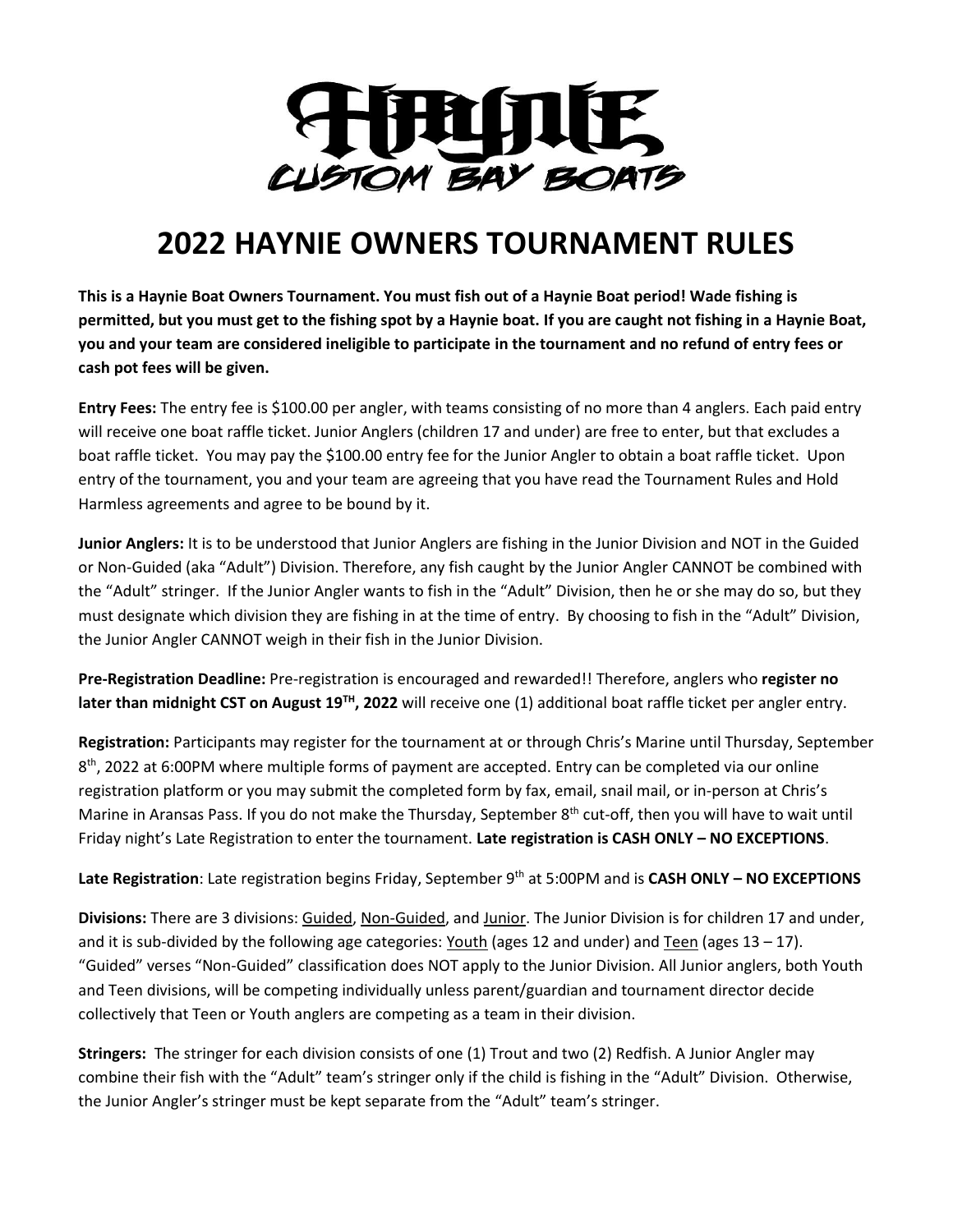**Redfish/Trout: Redfish** – at least 20" and not greater than 28". **Trout – at least 17" and not greater than 23"**. Your team must decide the (2) Redfish and the (1) Trout to weigh in prior to approaching the weigh master. If the weigh master "kicks out" your fish, you will not be allowed to go back to your ice chest to get a different fish.

**Fishing License:** You must have a valid/current fishing license from Texas Parks & Wildlife.

**Applicable Laws:** You must obey any Federal, State, and Local laws at all times. Violation of any Federal, State, and/or Local laws will result in the disqualification of you and your team from the event, and may disqualify (at the discretion of the Tournament Committee) you and your team from future events.

**Captain's Meeting:** At least one team member must attend the Captain's meeting Friday night before the tournament. Participants may be excused from the Captain's meeting if arrangements are made with the Tournament Committee before it commences.

**"One Pole per Angler":** Each angler can have more than one rod and reel on the boat, but an angler cannot fish with more than one pole in the water at a time.

**Team:** This is an amateur fishing tournament. Up to four anglers and one guide/driver per boat. All individuals on the boat must be listed on the registration form. Guides/boat drivers are not allowed to fish unless they are a registered angler on the team.

**Boat**: One Haynie boat per team. All anglers must fish from the same (1) Haynie boat in the tournament.

**Assistance:** Someone may assist you in baiting your hook, casting, and netting. It is your job to "set the hook" and reel the fish to the boat or net. Parents may assist children with baiting, casting, netting, and reeling, but the child must "set the hook".

**Fishing Boundaries:** THERE ARE NONE! You are NOT permitted to fish from piers, docks, or land. You must use a Haynie boat to get to your fishing spot.

Time: Fishing begins at official sunrise on Saturday, September 10<sup>th</sup>. The official time will be announced at the Captain's meeting on Friday night. You may weigh in no earlier than 12:00PM (noon) and you must be in line with your stringer no later than 4:00PM - NO EXCEPTIONS.

**Ties:** In the event of a weight tie, length will prevail. In the event of a weight and length tie, the first team to weigh in will prevail. Decisions of the weigh master are final.

**Refusal:** Tournament Committee reserves the right to refuse application of entry, with or without cause, at its sole discretion.

**Altering Fish:** The fish weighed in cannot be altered in any way. Tails cannot be cut, nothing can be stuffed in them, and they must be fresh and caught on tournament day.

**Protests:** Protests must be submitted to the Tournament Director in writing with a \$100 cash deposit no later than 15 minutes following the weigh-in of the last fish. All decisions will be made by the Tournament Committee, and are final. If the protest is upheld, the cash deposit will be returned to the person submitting the protest.

**If you or a team member has ever been disqualified from a fishing tournament, you are ineligible to participate in the Haynie Owners Tournament.**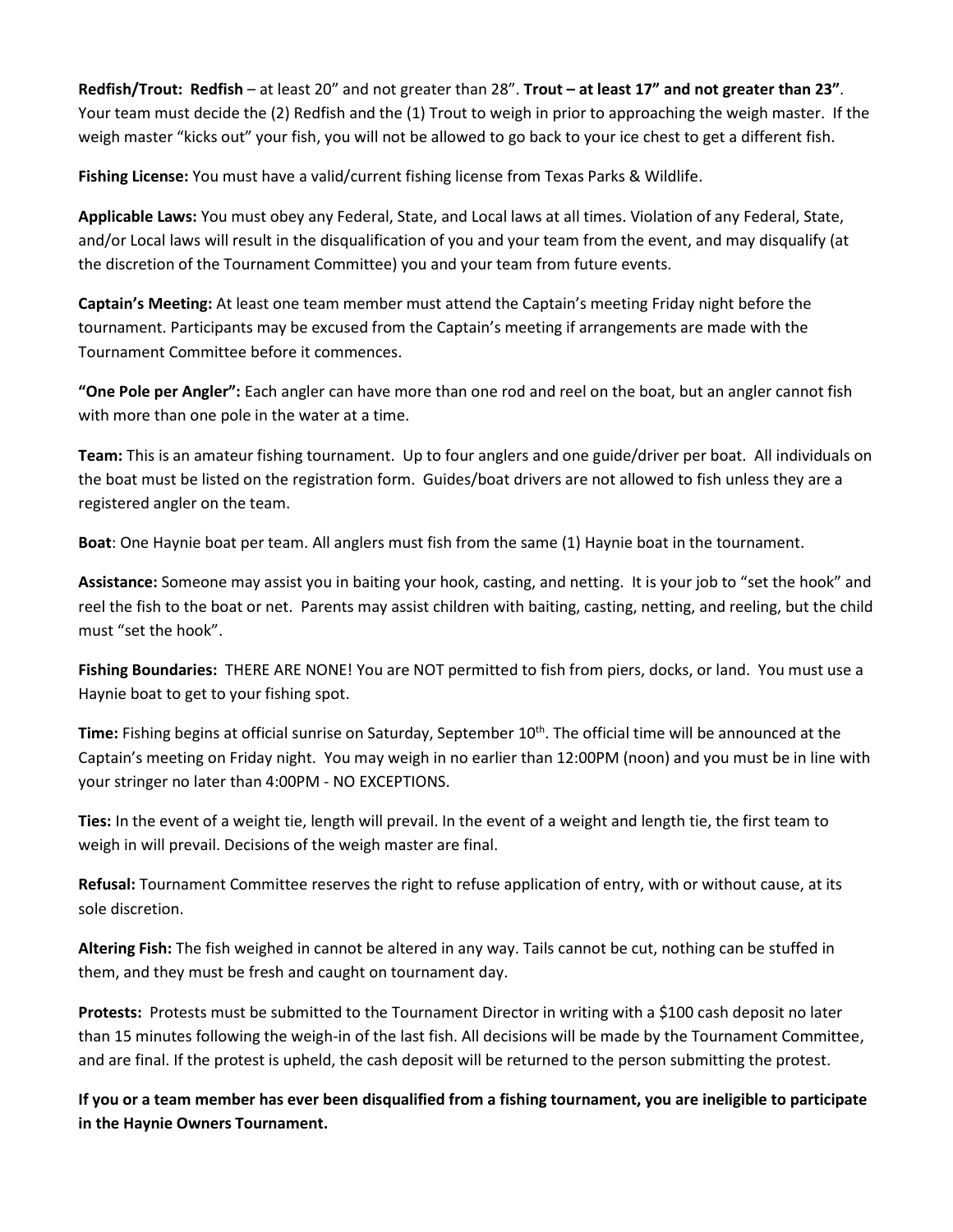#### **No refunds of entry fees or cash pot fees will be granted if a team and/or angler are disqualified.**

**Information:** Please visit www.chrismarineboats.com or contact Chris's Marine at:

 Phone: (361)758-8486 Mail: 1213 W. Wheeler Ave, Aransas Pass, TX 78336 Fax: (361)758-4850 Email: randi@cmbtx.com

#### **Release Hold Harmless and Indemnity:**

 Upon entry of the Haynie Owner's Tournament you understand and agree to the following: In considerations of being allowed to enter the Haynie Owner's Fishing Tournament, each person agrees and contracts release, indemnity and holds harmless the Haynie Owner's Tournament, Officers, Directors, Employees, Sponsors and Weigh-In Station Directors, including indemnity for any negligent acts or omissions of the forgoing release and indemnifies parties, from any and all liability, claims, or damages arising out of any matter whatsoever connected with the planning, operations or conduct of the Tournament, and including but not limited to claims for personal injury, wrongful death, survival damages, costs, expenses or claims relating in any way to the registering for or fishing in the Haynie Owner's Tournament. Each entry is acting as an independent not under the continuing supervision and control of the Haynie Owner's Tournament personnel and agrees that the Haynie Owner's Tournament Officers shall not under any circumstances be liable under or by any reason of this agreement, directly or indirectly, for any accident, injury, breakage or damage to property or person whatsoever growing out of any activities related to the Haynie Owner's Tournament activities. Each fisherman releases the Haynie Owner's Tournament the right to publish, photograph, and or broadcast any name as a prize winner, and all other matters incidental therein.

## **Tournament Events Schedule**

Friday, September 9<sup>th</sup>: Redfish Bay Boat House in Aransas Pass at Conn Brown Harbor

| 5:00 PM | Late Registration Opens                                           |
|---------|-------------------------------------------------------------------|
| 5:30 PM | Tournament Kick Off - Team Check In / Cash Pot Entry / Live Music |
| 7:30 PM | <b>Mandatory Captain's Meeting</b>                                |
| 8:00 PM | Good Night and Good Luck!!                                        |

Saturday, September 10<sup>th</sup>: Redfish Bay Boat House in Aransas Pass at Conn Brown Harbor

| Sunrise   | <b>Tournament Fishing Begins</b>           |
|-----------|--------------------------------------------|
| 12:00 PM  | Weigh In Opens                             |
| $2:00$ PM | Food line Opens                            |
| 4:00 PM   | Weigh In Closes - No Exceptions            |
| To Follow | Awards Ceremony and Prizes and Boat Raffle |